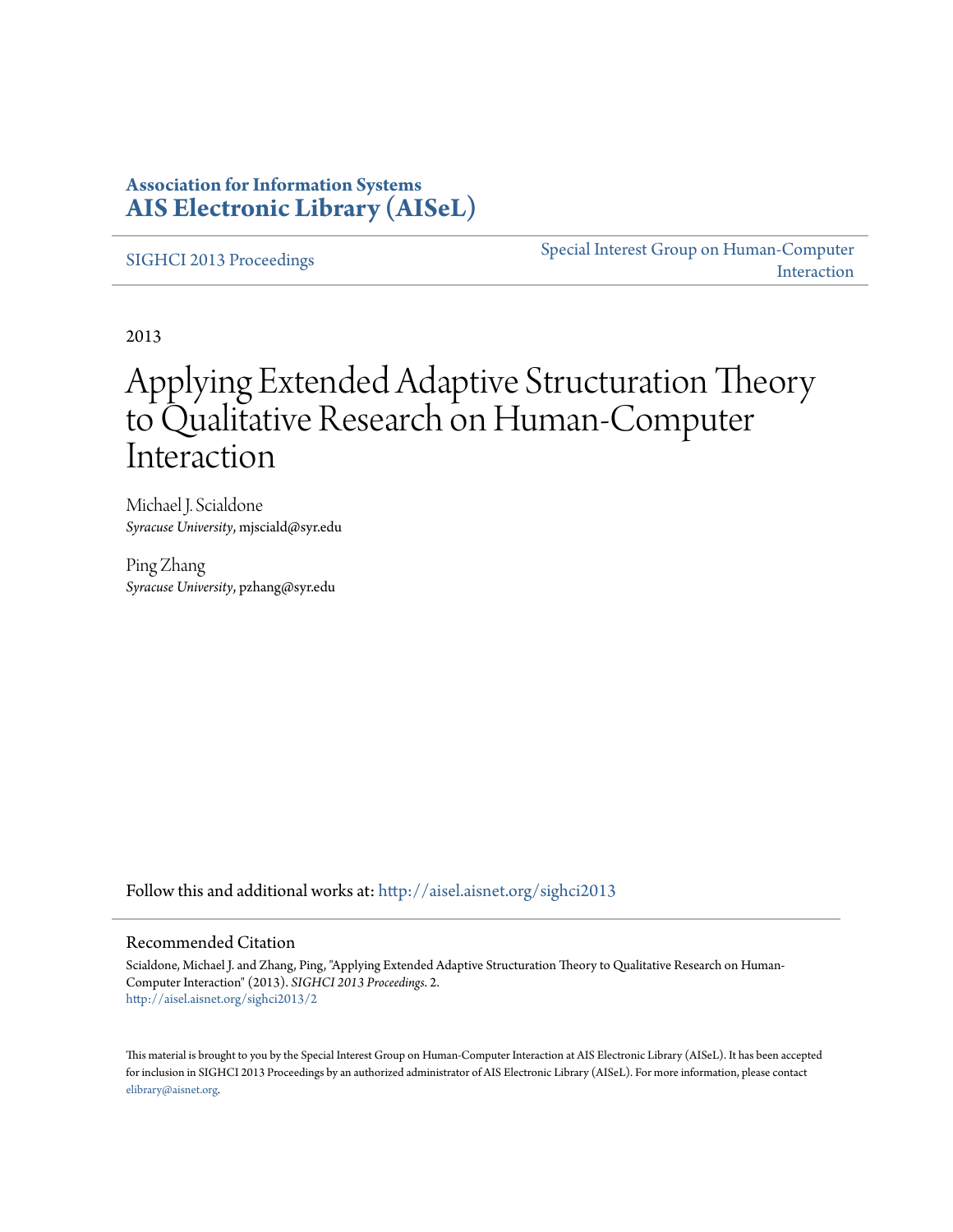## **Applying Extended Adaptive Structuration Theory to Qualitative Research on Human-Computer Interaction**

**Michael J. Scialdone** Syracuse University mjsciald@syr.edu

Human-Computer Interaction (HCI) research lends itself to considering *characteristics* (features) of technologies which humans perceive and thus *interact* with directly. Yet, Griffith (1999) observed that IT features can be decomposed repeatedly. For example, one feature of a smartphone may be stylus-based input. A feature of the stylus may be the material it is made of. If it is plastic, one could consider whether it is hard or soft, and so on.

In qualitative, exploratory research where studies are highly contextualized, the features of IT relevant to a phenomenon may be ambiguous. Here, *we describe an approach for conducting exploratory qualitative HCI research that adequately conceptualizes IT features at a level of granularity pertinent for the phenomenon of interest* by using extended Adaptive Structuration Theory (eAST) (Markus & Silver, 2008) as a framework (Figure 1).



**Figure 1: Extended Adaptive Structuration Theory** 

The functional affordances and/or symbolic expressions of technical objects can determine the appropriate level of granularity to depict IT-related phenomena for a given user group. Technical objects are "IT artifacts and their component parts" (Markus & Silver, 2008, p. 620). Functional affordances are "the possibilities for goaloriented action afforded to specified user groups by technical objects" (p. 622). Symbolic expressions are "the communicative possibilities of a technical object for a specified user group" (Markus & Silver, 2008, p. 623).

We use an example study to illustrate how eAST can be applied to qualitative HCI research to depict a phenomenon at an appropriate level of IT granularity. Our study asked: *how do specific features of social media impact student experiences in higher education*?

The human element was informed by the Community of Inquiry model (Garrison, 2011; Garrison, Anderson, & Archer, 2000), which assumes deep, meaningful educational experiences involve cognitive presence, social

**Ping Zhang** Syracuse University pzhang@syr.edu

presence, and teaching presence. Interview questions asked about features as generally as possible to ensure that the data matched a level of IT feature granularity that was relevant to participants. Detail was prompted when an interviewee made reference to aspects of eAST. For example, if a student referred to Twitter impacting social interactions, we would probe on which social actions Twitter allowed (functional affordances), and how he/she knew social actions were possible (symbolic expressions).

We then categorized interview data within the eAST framework, allowing us to understand technical objects as students perceived them, and to map functional affordances and symbolic expressions in relation to categories of cognitive, teaching, and social presence. The results of the study showed that the functional affordances of timeliness, information curation, and multimedia engagement had the most impact on students' educational experiences. Little evidence of symbolic expressions' relevance emerged for this study. A considerably more detailed breakdown and discussion of these findings can be found in Scialdone (2013).

Our multi-case study is but one example in which HCI researchers might appropriate eAST as a framework for qualitative research. The following list of guidelines is suggested for future scholars who may consider using it:

**1. Determine if eAST is an appropriate framework for the study**: eAST is useful when a researcher has decided to somewhat decompose an IT artifact based on the phenomenon of interest, but is *unsure as to how the artifact should be further decomposed*.

**2. Maintain a level of abstraction consistent with the users of interest**: We strove to categorize data in such a way that technical objects were mutually exclusive and had distinct impacts. This ensures that the *level of feature granularity is relevant to those affected by the phenomenon*.

**3. Decide which elements of eAST are relevant**: Functional affordances are likely to be appropriate if the study's primary concentration is use and impact, while symbolic expressions are likely to be appropriate if the focus is design. But, one should be mindful that both might be relevant. The key is to be mindful about *which relationship(s) between technical objects and the specified user groups are pertinent to depicting the phenomenon.*